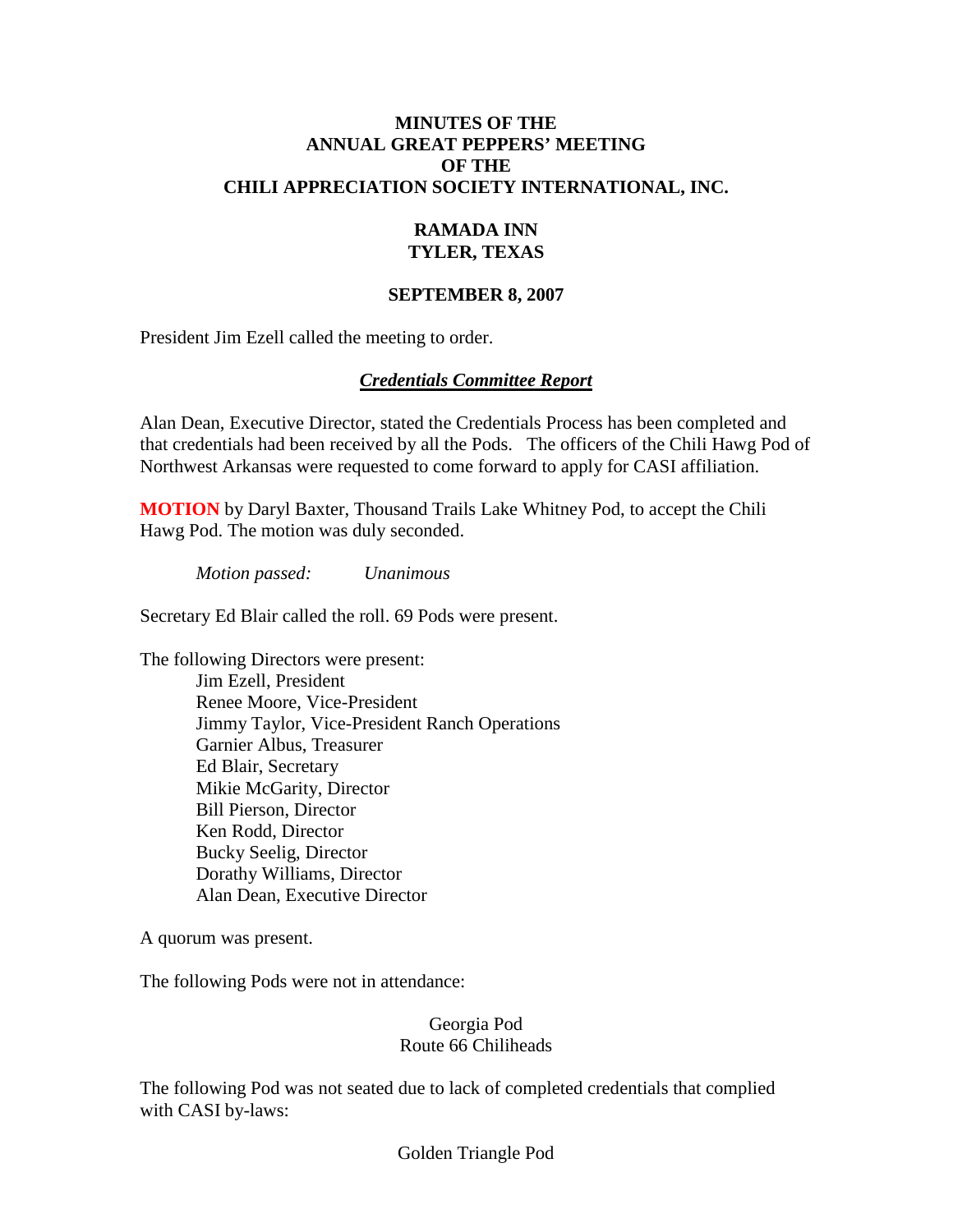This being the second consecutive absence from the Great Peppers' Meeting for the Georgia Pod and the Route 66 Chiliheads, the Pods are no longer recognized as official CASI Pods.

Additionally, the Golden Triangle Pod, on probation for being absent at the 2006 Great Peppers' Meeting and lacking completed credentials for the present Great Peppers' Meeting, is no longer recognized as an official CASI Pod.

## *Welcome/Report of the 2007 Meeting Committee*

Gil Hewlett welcomed the delegates to the Great Peppers' Meeting and introduced some of the people that made it possible: Wayne Thompson, Nancy Givens, Sharon Neff, David Hewlett, Stan Moore, Richard Hewlett, Blu Daniels, Ellen & Bob Conley and James & Debbie Espinoza.

## *Response*

The President complimented the beautiful city and thanked all those involved for the food, meetings and refreshments.

## **BOARD REPORTS**

### *President's Message*

President Jim Ezell welcomed everyone to the business meeting of CASI. The obligations and responsibilities of being a seeded Pod were discussed; one being the completion of the Credentials to be submitted to the Executive Director of which they are not so much credentials as they are the annual report of your Pod.

This will be the  $41<sup>st</sup> TICC$  and the  $18<sup>th</sup>$  held at Rancho CASI de los Chisos. We have developed a fine facility on our 320 acres and it is debt free. The article by Ken Large on the history of the development of the Ranch was mentioned, as well as the fine relationship with Brewster County.

President Ezell reported that last year he wanted to develop a museum on the grounds. While little progress has been made to date, funding is available through Legacy Sponsorships. Input is needed from the members. The Directors will be asked today to appoint one of the Directors to a new CASI position of Historian. We are losing a lot of our history and artifacts. We need to recognize those people that have built this organization.

CASI and this meeting are about numbers. There will be many numbers in today's presentations. People who are full time chiliheads probably spend more than 10% of their lives dedicated to chili and the organization.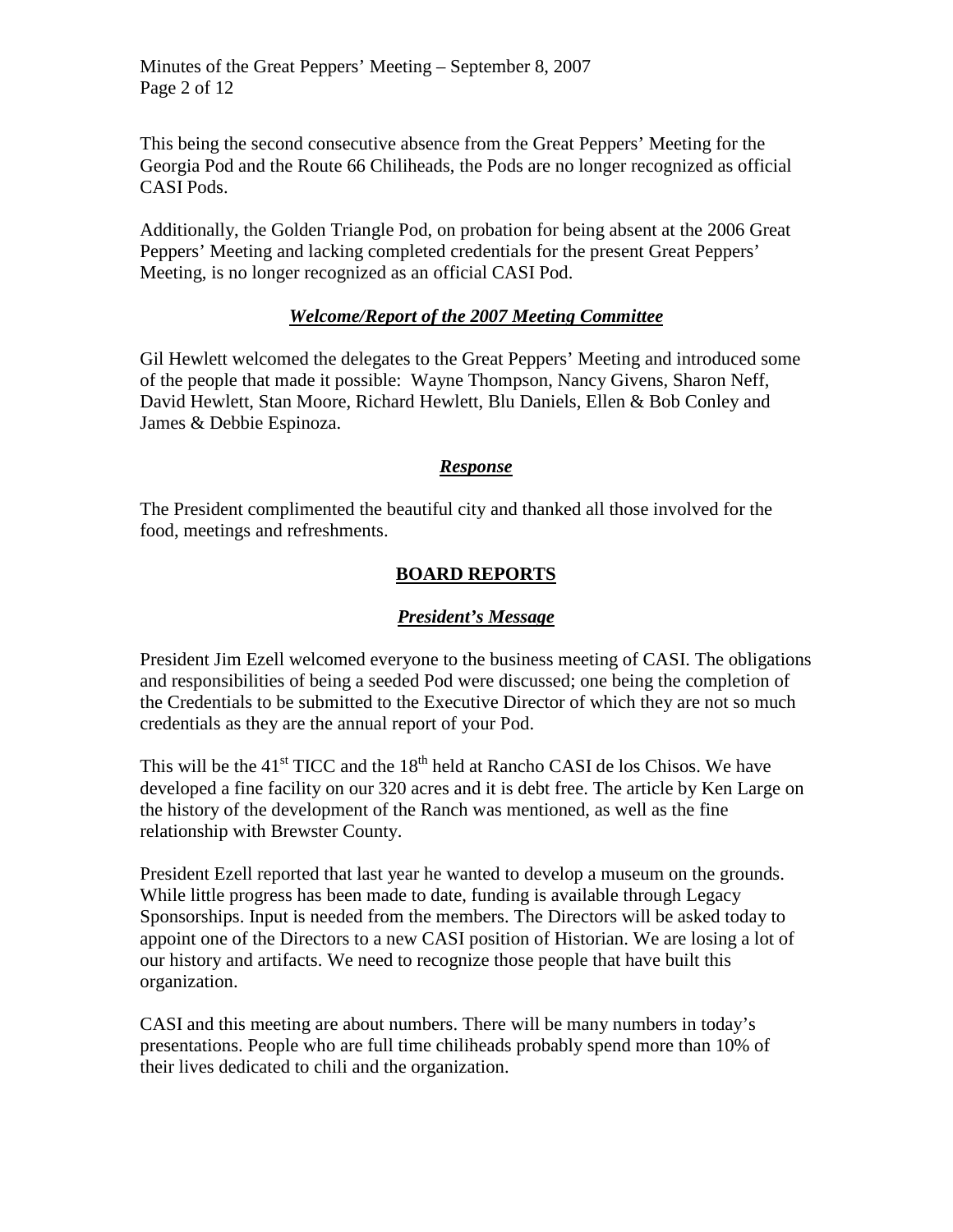## *Minutes of Previous Meeting*

Secretary Ed Blair presented the Minutes of the Great Peppers' Meeting held September 9, 2006, in Austin, Texas.

**MOTION** by Darrell Baxter, Thousand Trails Lake Whitney Pod, to approve the minutes of the prior meeting. The motion was duly seconded. Hearing no objections,

*Motion passed*

## *Rancho CASI de los Chisos*

Vice-President Ranch Operations Jimmy Taylor discussed the damage sustained to the Memorial Board and reported the granite slab has been replaced at no cost through the efforts of Ruby Ross. Pictures were shown of the new Memorial Plaza area. Credit for the design goes to Bill Pierson.

The Ranch has been overtaken by tumbleweeds and it will be quite a problem. The suggestion was made that each member bring a hoe to use to improve their camping area. Erosion has occurred and through the association with the County this will be resolved. Three signs have been installed displaying our Rules of the Ranch.

## *Old 320*

Alcalde Ralph Hay reported that the new procedures and updates on the Old 320 Policies are in place. These will be posted to the CIS so members can read them. An update of the names of the new Great Peppers is needed for the Pods that have 320 spots. Great Peppers are required to submit the name of who will be using the Pod spot.

Missing 320 Members are Chuck Bones from the Jacksonville area, Bob and Jeanetta Gelles from the Houston area, and David Stitchler from the Del Rio area.

Permission was sought from Old 320 Members who will not use their spots to advise Hay, so they may be used by someone else.

The Annual Meeting this year will be Thursday afternoon at 3:00 p.m. instead of Friday morning to avoid conflicts.

There will be 3 drawings for \$100 each for the cooks who cook in the Old 320 Area.

New markers will be put into the spots to help members readily find their spots.

A profile is requested so that a database can be set up on each Old 320 Member. A profile member form is available.

Ralph Hay's new email address is RHay16@comcast.net.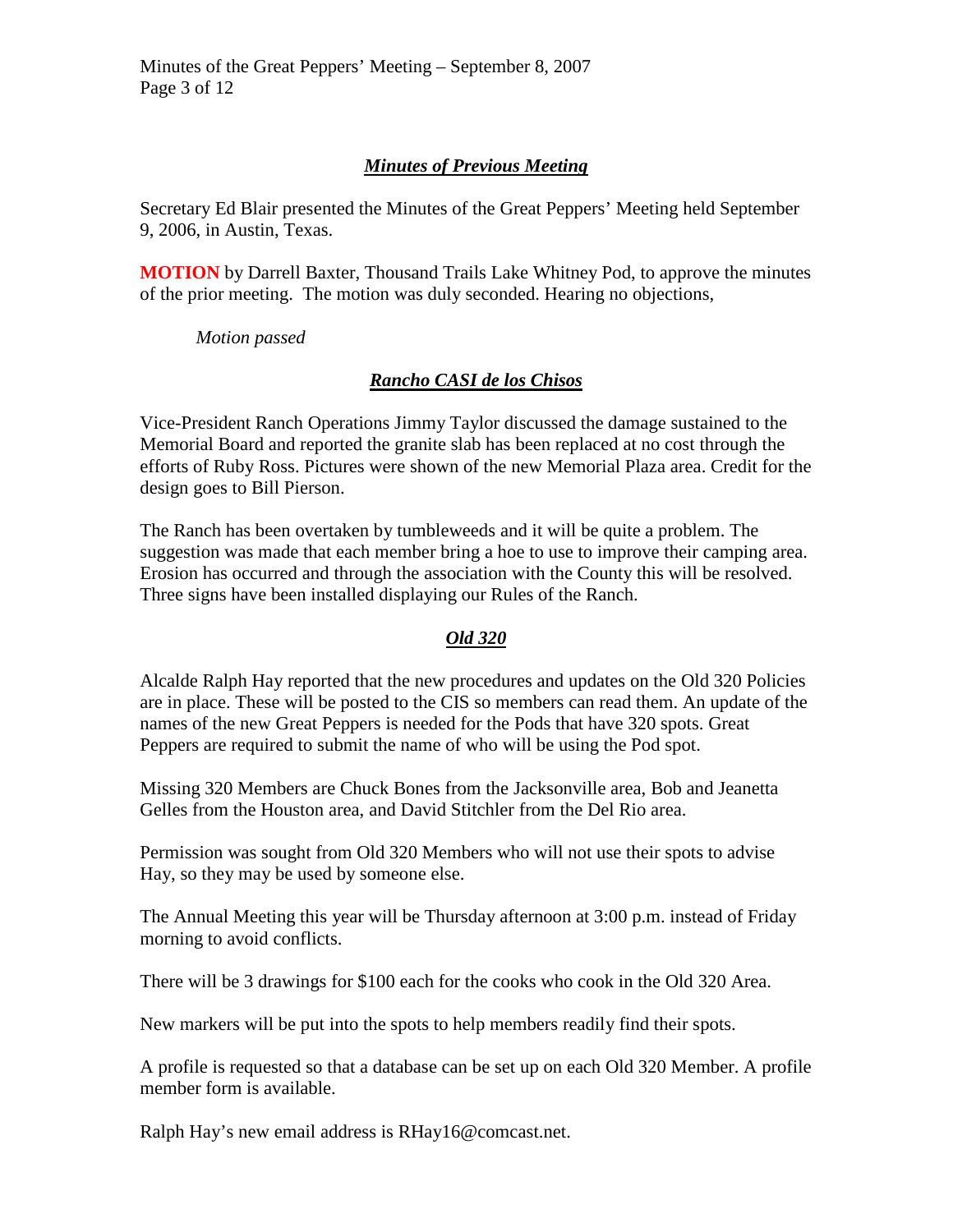## *Terlingua International Chili Championship*

Vice-President Renee Moore presented the Terlingua Medics' 2006 Incident Report for TICC. Of note was that every day, there was an ATV accident. One was quite serious. Based on these incidents and our insurance company's request, the Board has instituted Rules of the Ranch which have been published in the *Trails*. The Rules have not been issued to diminish anyone's fun. They have been issued to address liability and safety issues. The insurance company is proud that we have issued the Rules and have placed the three signs up around the Ranch as a demonstration that we are doing all we can to address the safety issue.

The Rules will also be passed out to each and every person who comes to the gate at the Ranch. Many of the incidents occurred by individuals being in areas where they did not need to go. Areas will be marked and signs posted. Security has been granted authority to confiscate the vehicles and/or to evict the person without refund of entrance fees for those who do not adhere to the Rules.

Security and the Sheriff's Department staff do not like to evict or arrest people. Normally if someone is extremely intoxicated, they are typically brought to City Hall and kept there for as many hours as needed to be able to send them back to their camp. Moore complimented the job that security does for us and she announced Rio Bravo Security will be returning for 2007. Martin Willey is head of Rio Bravo Security, as well as being with the Brewster County Sheriff's Department. The Hudspeth County's Sheriffs Department will also have a few representatives on site as training for large group events as their county does not have any.

The bee problem with open containers was discussed. The bees can enter open containers and result in bee stings to the tongue. One of the two incidents last year resulted in an individual going into anaphylactic shock, so it can be a serious health issue.

The Medics will be on site beginning Tuesday afternoon. Please thank them for their efforts when you see them.

The Fire Department will be working the front gate. Bruce Jones will be the Gate Coordinator this year. He has done a wonderful job and we now have policies in place including the Wristband Policy which has been published in the *Trails*. A person who is a qualified cook gets a wristband, but only one, even if they are also an Old 320 Member and a Qualified Show Captain; i.e. they do not receive a wristband for each qualifying activity. A person traveling with them may also receive a wristband subject to these rules. Show team members pay at the gate and will receive a Spectators Wristband. This year they will receive a one time use pass to get them past the Guard Shack to go to the stage and obtain the appropriate wristband and a refund.

Parking is always an issue. Please park closely but safely. Please bring a fire extinguisher.

New plates have been ordered for the Memorial Board. A better quality plate has been obtained and we are investigating securing some form of cover for the Board as a means of protecting the plates. We will have a Memorial Plaza and Board dedication, probably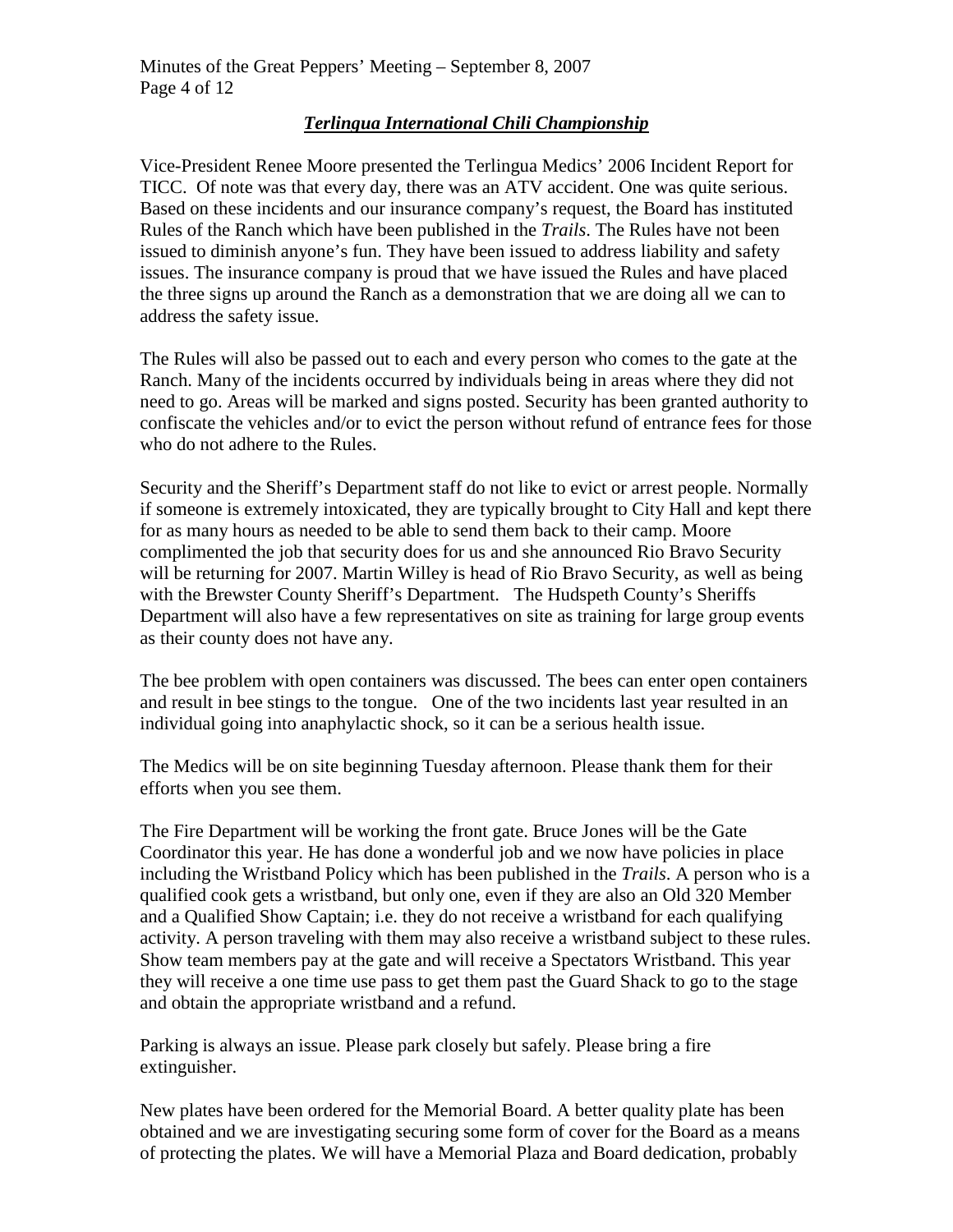Minutes of the Great Peppers' Meeting – September 8, 2007 Page 5 of 12

on Thursday. The plates will be put on the Board on Tuesday and any help will be appreciated.

Based on the current discussions concerning the expansion of CASI membership, Moore announced she is adding a membership form to the bottom of the Rules of the Ranch form to be handed out to everyone in the hopes that one or more people will decide to join. Members were encouraged to keep providing their ideas and to give feedback on any and all issues to make TICC better.

# *Tallymaster*

Tallymaster Bill Pierson reported our year to date numbers: Chilis judged -14,578 Moneys raised - \$1,074,893.57, which is the highest ever by the Great Peppers' Meeting There are no delinquent cookoffs outstanding Cooks qualified - 375, which includes the  $1<sup>st</sup>$  cook from New Jersey Show teams qualified - 160

TICC registration needs volunteers. Bob Steinle will handle show registration.

# *Membership*

Membership Chairman Mikie McGarity announced the current membership is 1,659 which is larger than it has ever been. Our current members are encouraged to recruit more new members.

- 1,075 Annual members
- 486 Lifetime members
- 57 Corporate members
- 41 VIP members (sponsors)

McGarity re-introduced the old Yellow Book from Ray Calhoun which he has edited so it is up to date. CASI has reprinted as helpful tool to provide to new cooks.

# *Terlingua Trails*

*Terlingua Trails* Editor Bucky Seelig thanked the people who have submitted articles and photos this past year, including those who submit monthly articles.

There have been delivery problems with the *Trails*. Jim Stateczny and Seelig met with the printer and learned the Postal Service had changed some procedures. The matter has been resolved by updating the sorting process.

The *Trails* is posted to the website generally by the  $17<sup>th</sup>$  of each month. It is a nicer format and in color. For those sending in photos, please identify the people in the photos.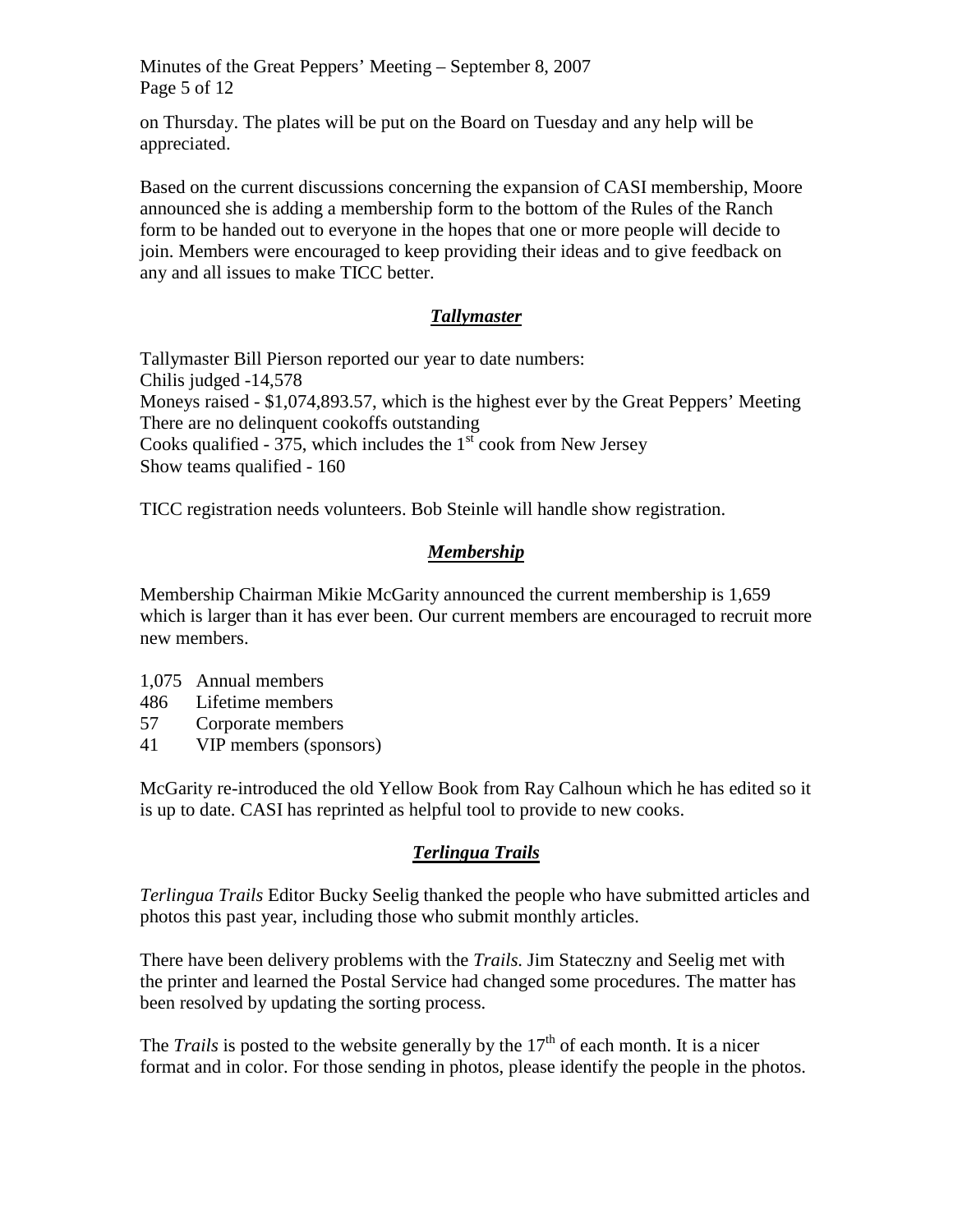Minutes of the Great Peppers' Meeting – September 8, 2007 Page 6 of 12

## *Upcomings*

Upcomings Chairperson Dorathy Williams has distributed over 3,000 cookoff packets during her time on the Board.

A Users Manual for the CIS system will be posted on the website under Resources.

## *Public Relations*

Public Relations Chairman Ken Rodd congratulated Dana Plocheck for her efforts to promote CASI. A news release has been provided for the Great Peppers to submit to their local newspapers. Boomer Kingston created a 30 second radio spot announcement for TICC and requested members provide it to their local radio stations.

The Pod Newsletter contest will be held again this year. The top 3 newsletter will be recognized.

Two excellent tools to promote CASI are our Scholarship Fund and the *Terlingua Trails*.

# *CASI Scholarships*

Scholarship Chairman Hut Brown recounted the idea of Jim Stateczny several years ago to take the program national. This year 181 top notch high school students submitted applications. The CASI Board approved 6 scholarships for this year. The Scholarship Committee was thanked including those present: Bruce Stewart, Nancy Klug, Pat King, Dan Bauer, and Bobby Elliott.

Two of our scholarship recipients were introduced: CJ Paine and Jennifer Lee.

Many contributions have been received in memoriam for the death of Colleen Wallace which helps to build the fund as well as honor her passing.

Jonathon Elliott was the top applicant and the winner of the Hut and Jackie Brown Memorial Scholarship this year.

Scholarship recipients are presented with a professionally made certificate which is distributed to the local Great Peppers who make arrangements to have it presented at graduation or honors night.

## *Financials*

Treasurer Garnier Albus announced the 2006 contributions made by CASI:

| Terlingua Schools            | \$8,000  |
|------------------------------|----------|
| Terlingua Fire Dept/EMS      | \$7,000  |
| Sul Ross Rodeo Club          | \$2,000  |
| <b>Brewster County</b>       | \$2,000  |
| <b>National Scholarships</b> | \$38,000 |

Since the inception of the program, \$266,236.50 has been given.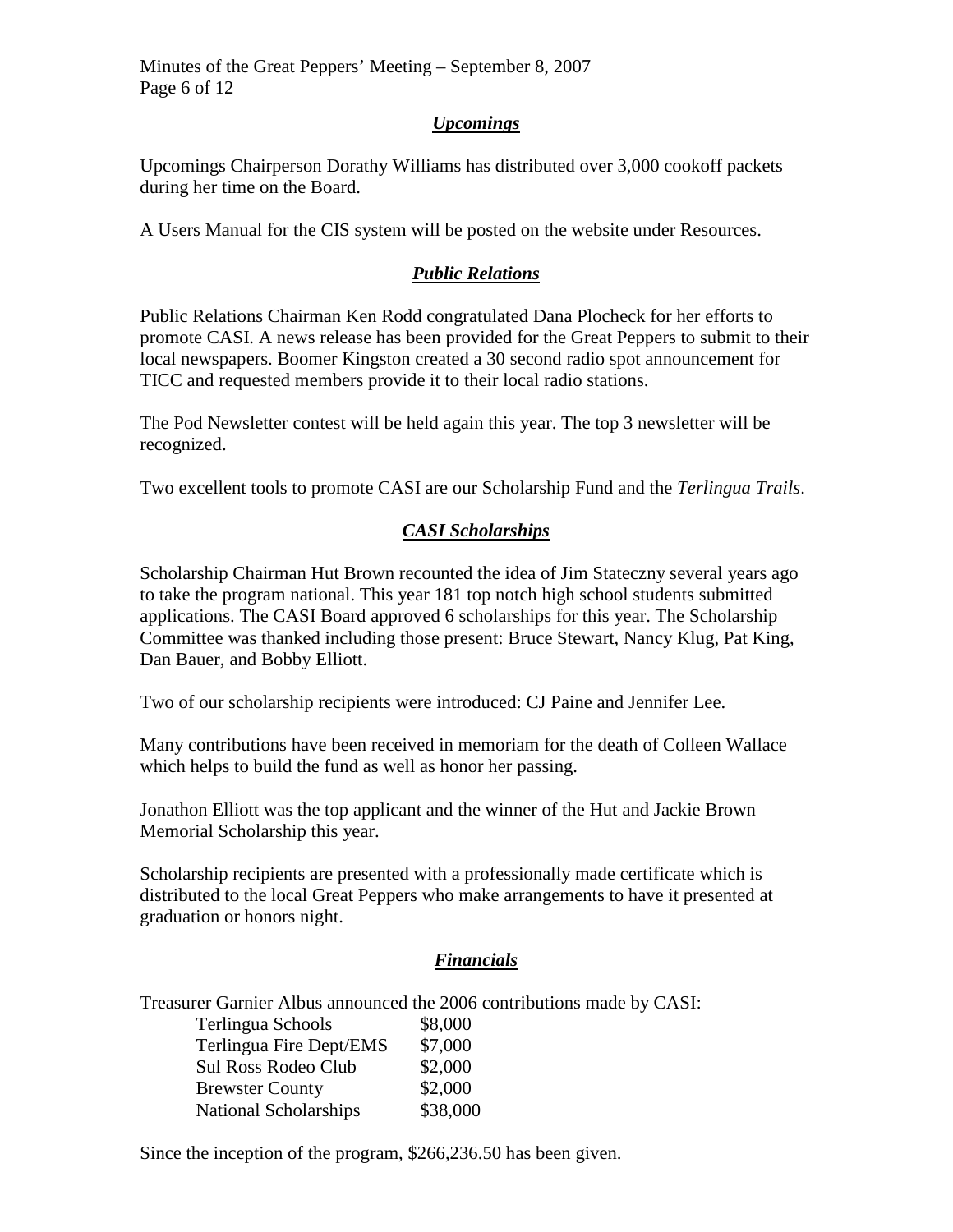Minutes of the Great Peppers' Meeting – September 8, 2007 Page 7 of 12

Meeting recessed for morning break at 10:15 a.m. Meeting reconvened at 10:30 a.m.

#### *Sponsorship*

Sponsorship Chairman Jim Ezell announced the TICC 2007 sponsors. While CASI's expenses are up, the rising sponsorship funds have kept CASI in the black. CASI currently has 18 great sponsors.

The CASI Matching Funds program was outlined. This program was begun through the efforts of Tom Williams, Jim Stateczny and Ezell. The plan was to seek local contributions which CASI would match for use in the local school district. The community now raises over \$10,000 a year and CASI has capped its matching contribution at \$2,000 per year. Through this program, every graduate of Terlingua High School receives some level of financial aide for which CASI gets credit. There are numerous local contributors, many of whom desire to be anonymous, but there are two that have granted permission to publicize their names. Seth Burgess Equimax and Easter Egg Valley Motel/Chisos Mining Company are two \$1,000 sponsors.

Friends of CASI - \$1,000 to \$3,000

Renfro Foods – Bill Renfro, sponsor of the Salsa Contest Irving Elks Lodge Cappadonna Electric Company, secured by Robert Schrade Glazer's Wholesale Distributors Seth Burgess Equimax Chisos Mining Company/Easter Egg Valley Motel

Silver Sponsors \$5,000

Permian Distributing – John Morrow HEB Food Stores, secured by Donna Conrad Tyson Foods – provide wings for the Wings Contest, secured by Donna Conrad Capital One, secured by Ken Rodd Monosite, Inc. – Sissy Hill

### Gold Sponsors \$10,000

Desert Eagle (Budweiser) Woodbridge by Robert Mondavi Hill Country Software & Support – Jim & Shirley Stateczny Bruce Foods – Si Brown, sponsors of the Hot Wings and Bean Contest Ancira Motor Homes and Travel Trailers – this is their  $11<sup>th</sup>$  year and our longest running sponsor

Legacy Sponsors \$25,000 (\$5,000 per year for 5 years) – This program originated to primarily recover funds expended on buildings and facilities at the Ranch. These sponsors are granted naming rights on our facilities and the funding is in addition to the basic sponsorship.

Ancira – The Ancira Hospitality Pavilion Bruce Foods – The Mexene Judging Pavilion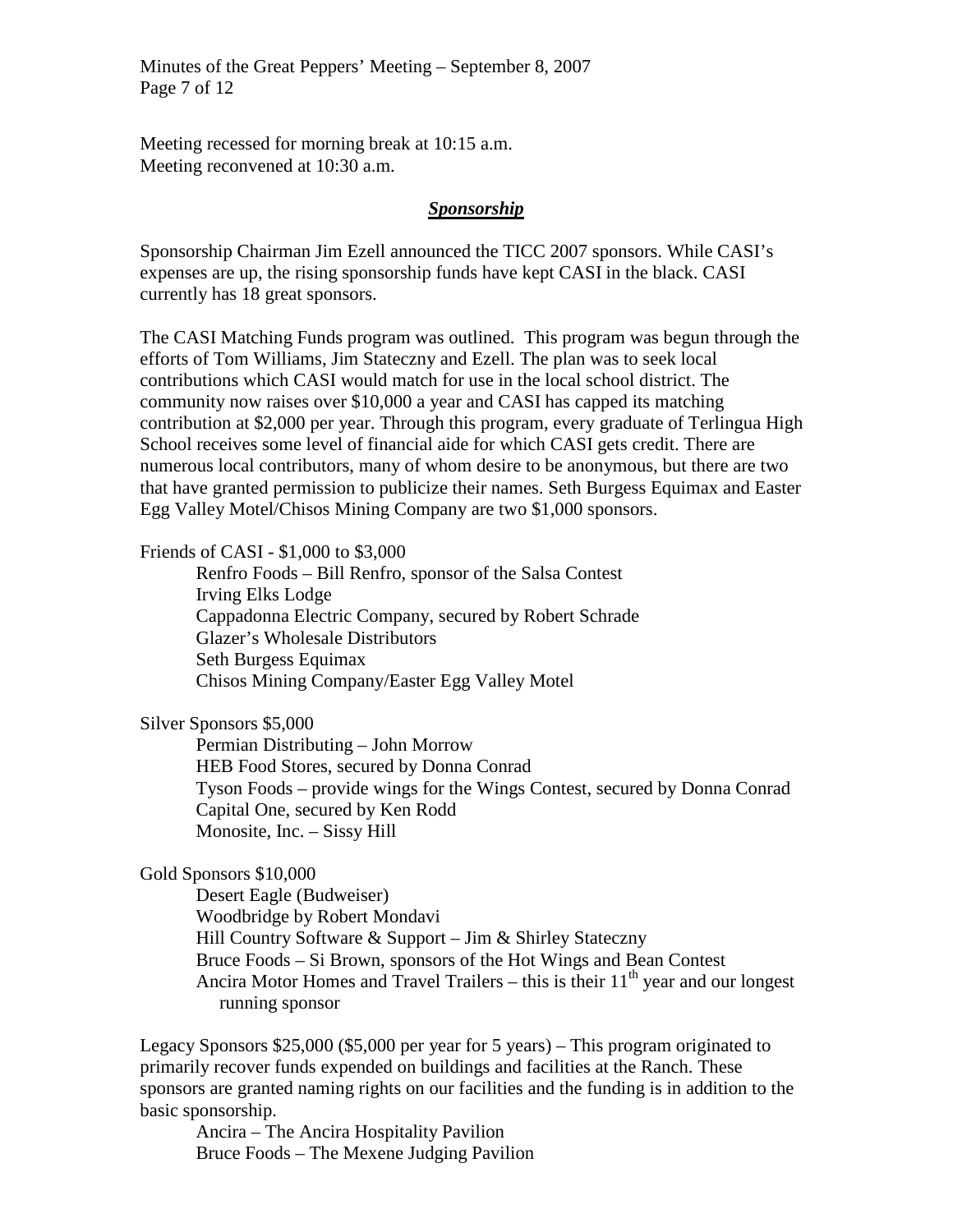Ezell expounded on the term legacy and suggested that members consider leaving something to CASI out of one's estate and to dedicate the funds to a specific improvement.

Ezell talked about encouraging all of our sponsors to attend TICC as it strengthens the commitment by them since they can see what they are getting with their sponsorship.

Ezell asked Mikie McGarity to unveil the 2007 TICC poster. McGarity was also instrumental in the design and purchase of the convention booth and the brochures.

Another special edition of the October *Terlingua Trails* will be done, so it may be sent out to sponsors, current and prospective.

Bruce Foods has requested CASI members to participate in a letter writing campaign to either your local stores or distributors. Ezell also reminded everyone of the special available on the website. He stressed that they monitor the hits and Ezell urged cooks to purchase a can of Mexene through the CASI website.

Ed Blair presented the Bruce Foods' letter writing campaign. Steve Kimball, VP of Marketing for Bruce Foods, is seeking CASI's support in bringing value to their sponsorship through our assistance in getting their Mexene product into more stores, especially in Houston and Southeast Texas. When sending these letters please copy Bruce Foods, but send a copy to Blair, also, so the letters may be accumulated and forwarded to Bruce Foods. Si Brown, Bruce Food's President, will be monitoring the results of the letter writing campaign.

# *Report of the Executive Director*

Executive Director Alan Dean acknowledged the resurrection of the Rose City Pod. The accomplishments of the Black Gold Pod were discussed with their raising \$58,000 for charity two years ago and then set a goal last year to raise \$100,000 and met it. To date, this year the Pod has raised \$110,804 with three cookoffs yet to be held.

Dean was pleased to announce Alex and Suzanne Tanalski are with us from California.

This year was the smoothest and most orderly credentials process during Dean's time and he thanked everyone for their efforts.

The current structure of the Rules Committee was discussed which now includes the Executive Director, the Tallymaster, one Board member at large, a Great Pepper at large and a CASI member at large. The purpose of the Rules Committee is to receive protests and other rules issues and act as the first level of adjudicating those issues. Mikie McGarity has served as the Board member at large. Richard Knight has served as the CASI member at large. Preston Nickle has served as the Great Pepper at large. Dean thanked them for their service.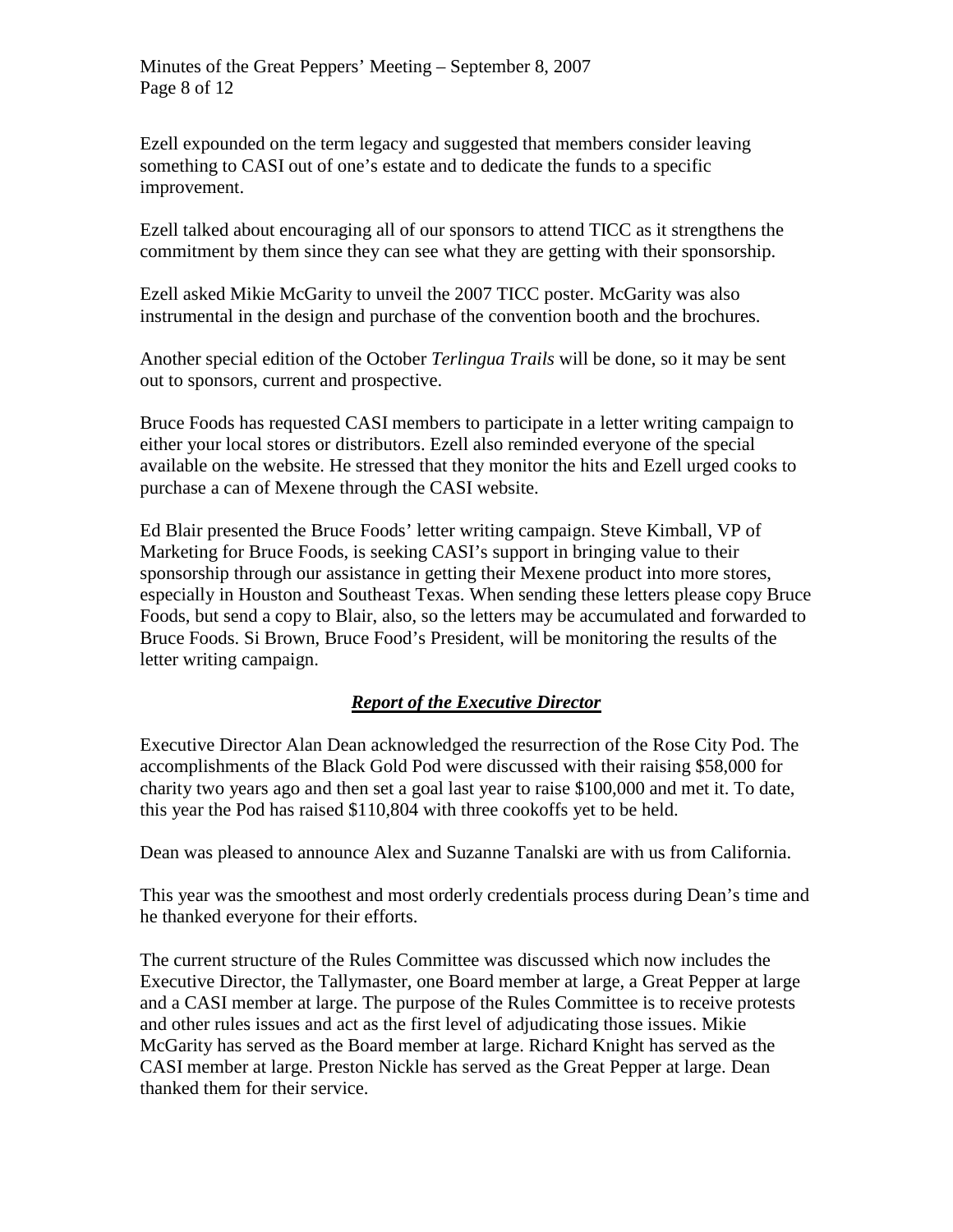Minutes of the Great Peppers' Meeting – September 8, 2007 Page 9 of 12

This past year there have been so many changes to members' information that it became necessary to seek help and Joe Price was selected to be the new Data Manager. Dean requested that people submit their information changes to Price so he can update the CIS.

Two years ago Dean proposed a 7 point plan to be considered:

- 1. Respect one another
- 2. Be cooperative and work together
- 3. Strive for and publish and publish clearly defined policies
- 4. Accept CASI and pod positions as obligations not as a rank or label of superiority
- 5. Read the CASI Rules

6. Always ask 'what is best for CASI?' Before taking action, before speaking out, before criticizing, before complaining, ask 'What will the consequence be? What is best for CASI?'

7. Be proud and promote CASI every day

In 2006, the emphasis became Chili, Charity and Fun

For 2007, Dean asked for the emphasis to be:

1. Communicate regularly with your pod

Meetings Emails

Keep them informed as to what is going on with CASI.

- 2. Recognize the importance of promoting cookoffs to the public
- 3. Support and promote the CASI Scholarship Program

A call for the ballots for the Great Pepper of the Year was made so they could be tabulated after lunch.

Meeting recessed for lunch at 11:40 a.m.

Meeting reconvened at 1:27 p.m.

**MOTION** by Alan Dean that the announcement of Great Pepper of the Year be made at TICC. The motion was duly seconded.

| Motion passed: | 76 yeas |
|----------------|---------|
|                | 4 nays  |

# **CALL FOR UNFINISHED BUSINESS**

Dan Bauer, Capital Pod, requested a report on the possibility of prize money being awarded to the winner at TICC. President Ezell responded that after consultation with our sponsors that it just cannot happen unless there is some kind of endowment that guarantees the money will be available every year. Ezell personally feels at this time there is no viable way to do it but would welcome input from the members.

Janie Bauer, Old Dominion Pod, sought input on helping the TICC winner with travel assistance to attend cookoffs to promote CASI. Ezell explained that this matter was addressed at the September 7 Board Meeting wherein a resolution was passed that on an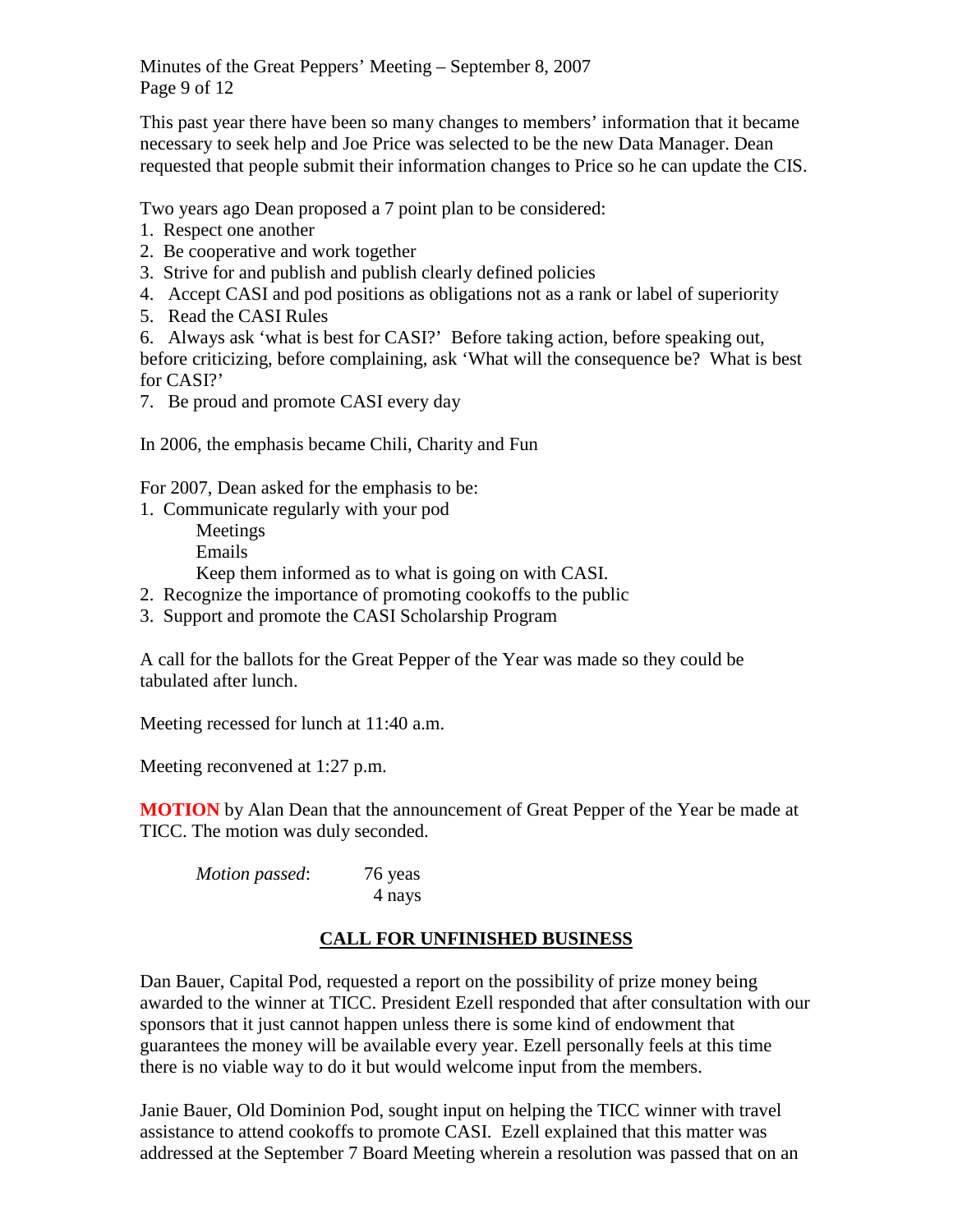Minutes of the Great Peppers' Meeting – September 8, 2007 Page 10 of 12

instance by instance basis the Board can approve travel money to be used from the sponsorship budget for travel costs to promote CASI.

### **CALL FOR NEW BUSINESS**

### *Site Selections*

Alan Dean advised that the Claremore Mid-America Regional Cookoff is being held in Claremore, Oklahoma, today. It has been an ICS event for years and they are migrating towards CASI. This year it is a Regional Open running side by side with an ICS cookoff. The promoter had advertised prize money. The promoter has been informed of CASI rules and the money will be awarded to the winners at TICC as expense money. This matter was reviewed by the Rules Committee and reported to the Board. A letter will be sent to the promoters to remind them of our rules

The Executive Director presented the following four ongoing Regional Opens for consideration by the delegates:

Mid-America Regional Cookoff in Claremore, OK Midwest Regional Open – Lenexa, KS – MO-KAN Pod, Williams Seasoning, and Lenexa Parks and Recreation Southwest Open – Wichita Falls, TX – North of Brazos Pod Tri-State Open – Amarillo, TX – Tall in Texas Pod

**MOTION** by Randy Moore, State of Alabama Pod, to approve the Mid-America Regional Open, the Midwest Regional Open, the Southwest Open and the Tri-State Open cookoffs. The motion was duly seconded.

*Motion passed: Unanimous*

There are four Opens which are seeking location changes:

**MOTION** by Janice Miller, Concho Valley Pod, to approve the Three-I Regional in Northern, Illinois. The motion was duly seconded.

*Motion passed: Unanimous*

**MOTION** by Darrell Baxter, Thousand Trails Lake Whitney Pod, to approve the Mid-South Regional in Parkers Crossroads, Tennessee. The motion was duly seconded.

*Motion passed: Unanimous*

**MOTION** by Janice Miller, Concho Valley Pod, to approve the North American Open in Ft. Smith, Arkansas. The motion was duly seconded.

*Motion passed: Unanimous*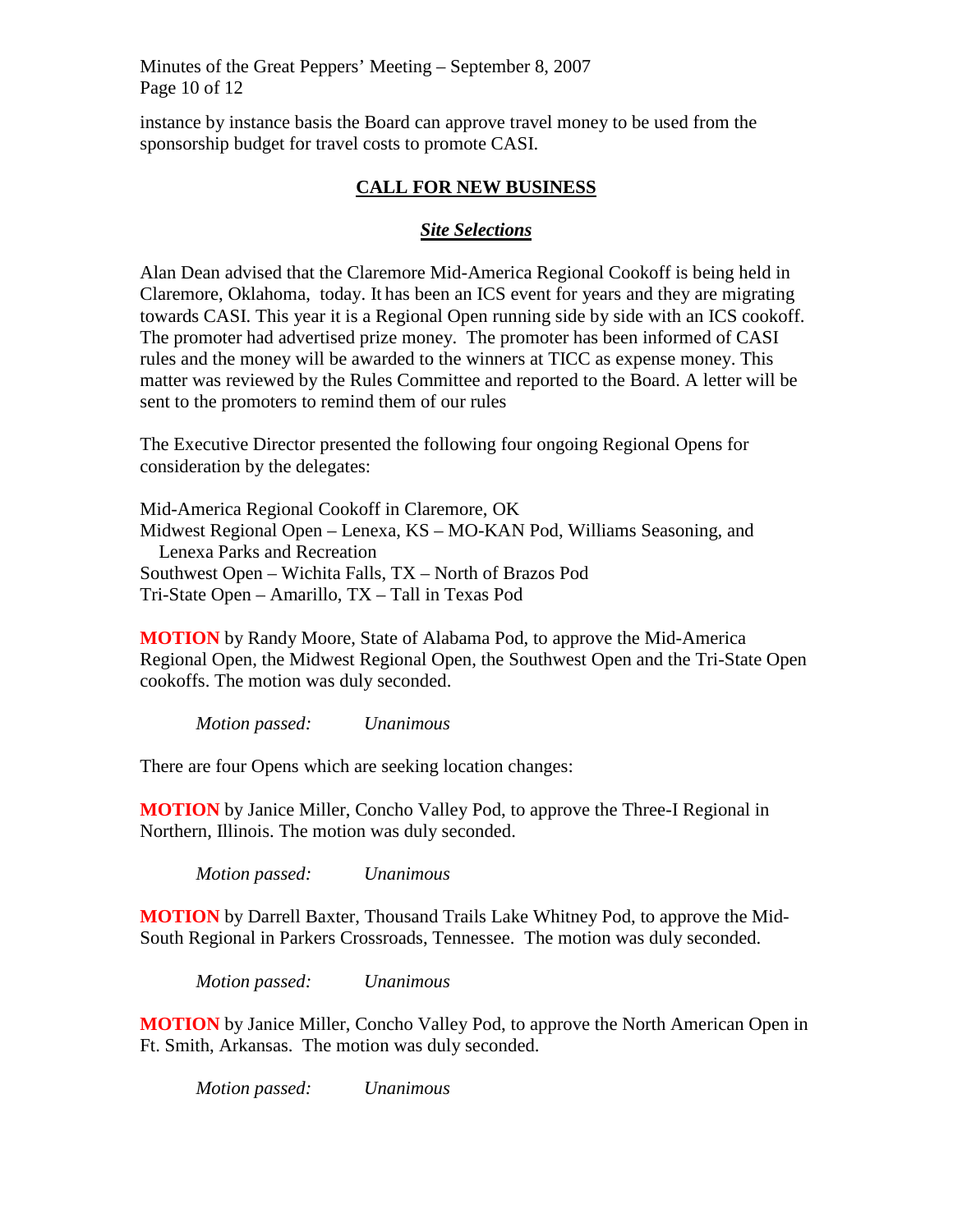Minutes of the Great Peppers' Meeting – September 8, 2007 Page 11 of 12

**MOTION** by Bobby Elliott, Pod of the Pass, to approve the 4-Corners Regional in Cloud Croft, New Mexico. The motion was duly seconded.

*Motion passed: Unanimous*

A call was made for any International cookoff to seek acceptance.

**MOTION** by Darrell Baxter, Thousand Trails Lake Whitney Pod, to approve the International Open on Martin Luther King weekend in Rocky Point, Mexico. The motion was duly seconded.

*Motion passed: Unanimous*

Larry Otto, Purgatory Creek Pod, asked about dispensation for the Mexico International Chili Championship. Dean stated it is not necessary as it is in the By-laws (sic). [It is actually recognized in the CASI Rules, VI B 3.]

Greg Monger, High Desert Pod, inquired about the International Open and it, too, is covered by the Rules, so no approval was needed.

## **ELECTION OF DIRECTORS**

The Nominating Committee passed out the ballots for the election of Directors.

The meeting recessed at 1:45 p.m. while the ballots were being counted. The meeting reconvened at 2:10 p.m.

For the 2007/2008 CASI year, the following Directors were elected:

A recap of the vote totals:

| Ed Blair           | 69 |
|--------------------|----|
| Tim Collier        | 62 |
| John Goforth       | 52 |
| Ken Rodd           | 42 |
| <b>Bud Barrick</b> | 38 |
| Robert Schrade     | 30 |
| Roger Foltz        | 14 |
|                    |    |

Ed Blair and Tim Collier are elected to 3 year terms. John Goforth and Ken Rodd are elected to 2 year terms.

Dean announced the meeting would go into an informal session while the Board of Directors convened to elect the 2007-2008 officers.

Meeting reconvened at 2:41 p.m.